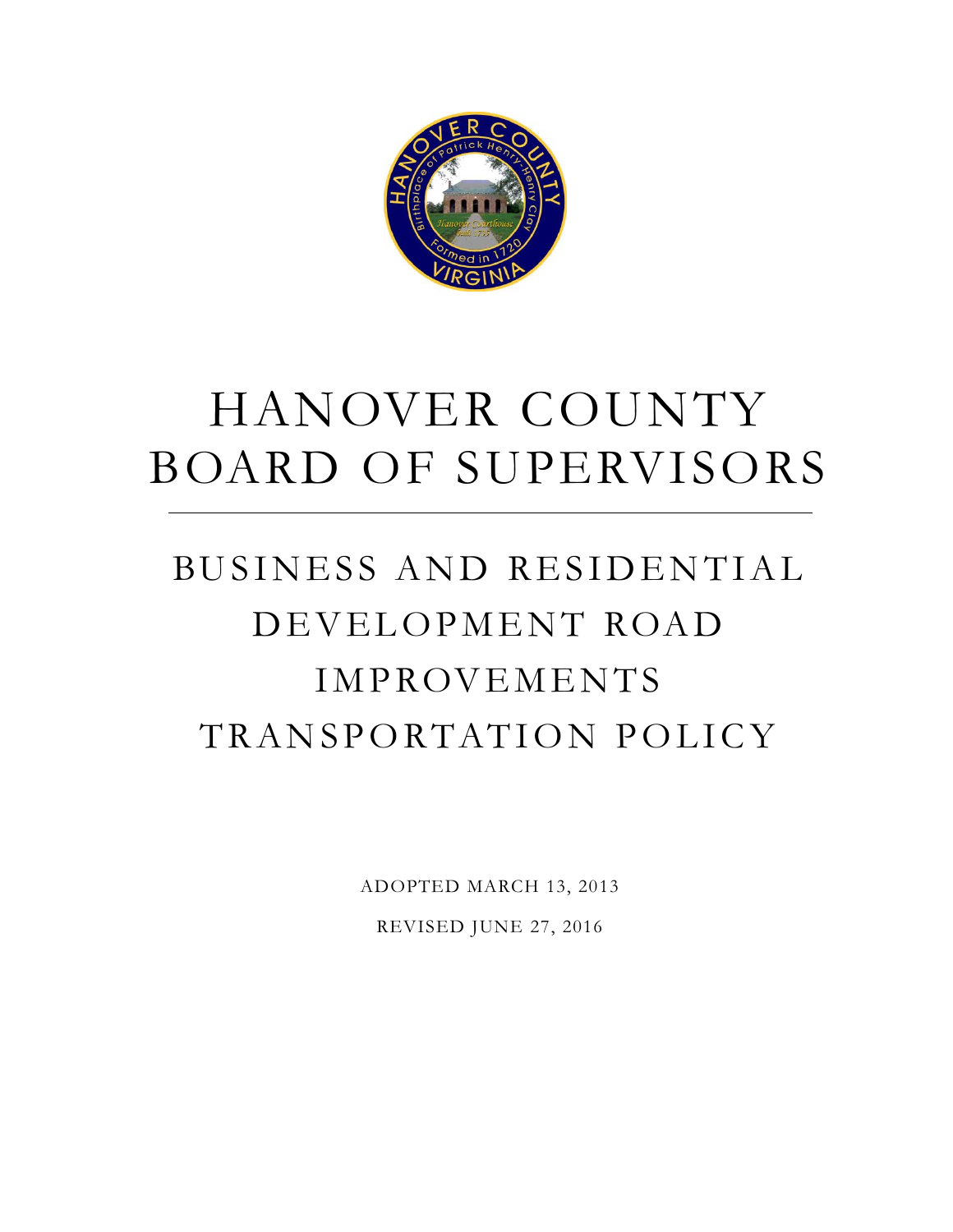## **OVERVIEW**

This *2016 Transportation Policy* sets forth Hanover County's policy for addressing transportation impacts along the County's major thoroughfares arising from new business and residential development. The purpose of the policy is to establish a consistent course of action in support of the overall capacity, safety, and operation of the County's road system. This policy is intended to integrate with the County's overall Transportation Policies.

Following the elimination of the cash proffer policy by the Board of Supervisors on November 28, 2012, the Board adopted the 2013 Transportation Policy, which was a revised approach for addressing short and long -term transportation impacts as a result of new development. The revised approach focused on a project-specific relationship between development and roadway impacts, considered existing baseline traffic contributions, and incorporated provisions for lower than expected short term growth rates. The methodology was financially constrained and included a strategy to leverage state and federal transportation funding to the maximum extent possible. This revised policy continues this approach.

The *2016 Policy* continues to recognize that growth places stress on the County's transportation network, but is not solely responsible for traffic demand.

The policies and supporting strategies will be amended as circumstances warrant. Other information presented herein will be kept current through periodic updates. The following policy statements form the foundation of this revised strategy:

#### **I. Land Use Policy**

- Reduce off-site traffic impacts through application of mixed-use development
- Reduce the rate of external traffic movements per household through introduction of limited retail/commercial uses in Suburban Residential development
- Maintain the efficient functioning of travel ways through development and implementation of access management guidelines in partnership with VDOT
- Address the impacts of County development in proximity to the Town of Ashland through coordination and sharing road project activities.

#### **II. Thoroughfare Plan Policy**

- Protect ultimate rights-of-way shown on the Major Thoroughfare Plan from encroachment by development and accept dedications or reservations of right-ofway for Major Thoroughfare Plan roads and interchanges through the rezoning and development process to mitigate the impact of new development.
- Accept proffered roadway improvements that are needed, or for which an identifiable portion of a need is created, as a result of development and coordinate other sources of funding to implement projects and minimize the adverse effect of new development on capacity and service levels along major thoroughfares
- Encourage interconnection of communities and neighborhoods during the zoning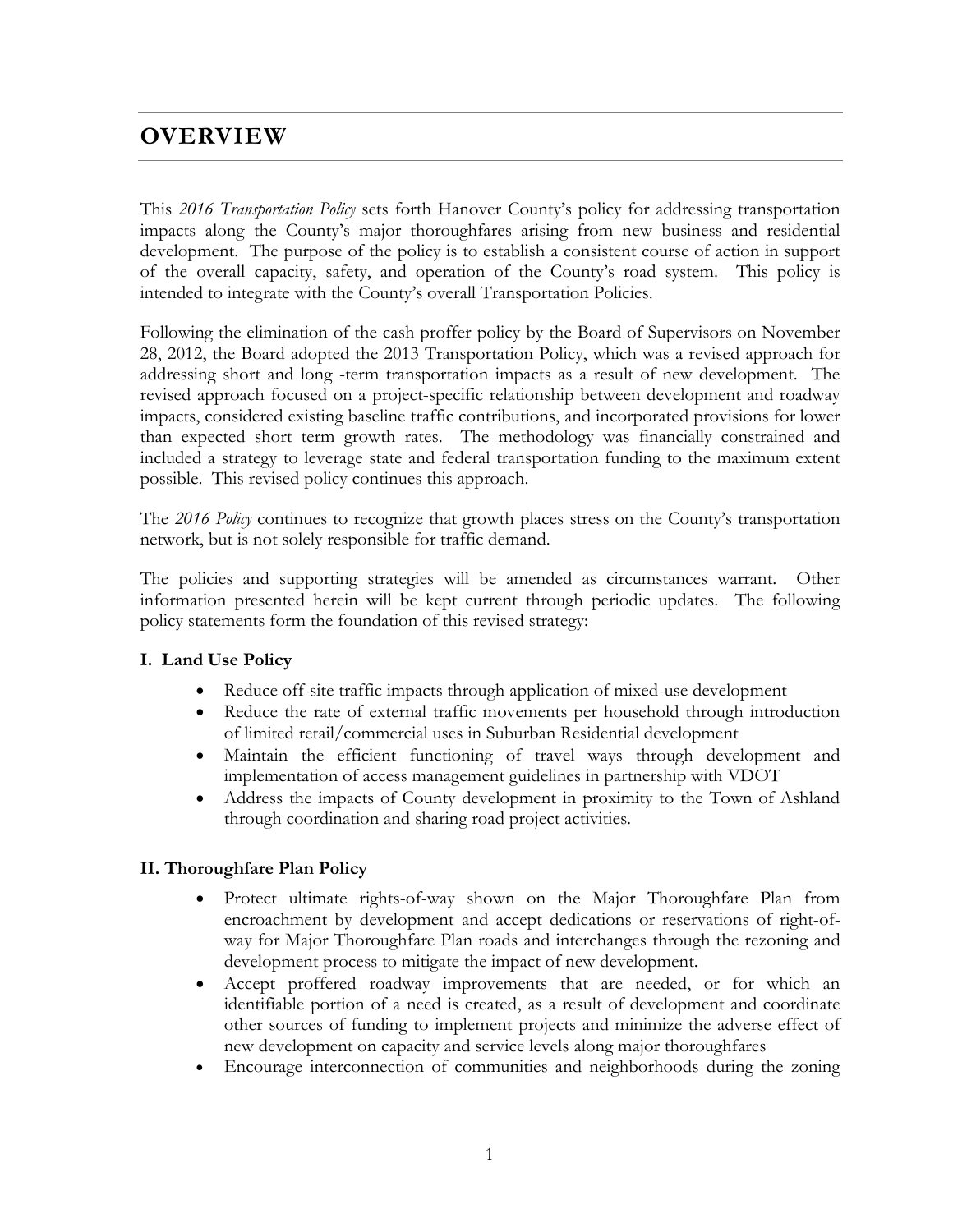process to minimize impacts to existing and planned Major Thoroughfares

- Plan for the interconnection of major thoroughfare corridors
- Increase public awareness of planned interconnections
- Seek to obtain transportation, traffic and corridor access studies in areas planned for significant retail and business development to ensure adequate access is provided

## **I. LAND USE POLICY**

The following policy will be utilized to address residential road impacts during the rezoning process:

For rezoning requests which are projected to generate more than 380 vehicle trips per day (40 lots and greater), but fewer than 5000 vehicle trips per day will be expected to submit a Traffic Impact Analysis (TIA). The final determination regarding the need for a TIA will be determined by the Director of Planning in consultation with the applicant, VDOT, and Director of Public Works. The TIA will be scoped by the applicant's traffic engineer in consultation with the Director of Planning and VDOT. Once the final TIA has been accepted by the Director of Planning, the TIA will serve as the basis to determine the appropriate improvements to the Major Thoroughfare network which, in the case of a residential rezoning, could include a financial contribution towards planned road improvement projects.

1. All requests for rezoning expected to generate 5000 vehicle trips per day or more will be required to submit a Chapter 527 traffic impact study, and the study, once accepted by the County and VDOT shall serve as the basis to determine the appropriate improvements to the Major Thoroughfare network which, in the case of a residential rezoning, could include the appropriate level of financial contribution towards planned road improvement projects.

#### *Land Use Strategies:*

- **Reduce off-site traffic impacts through application of mixed-use development**  Encourage mixed use and multi-use development when appropriate to reduce offsite traffic impacts. Large-scale developments usually include not only residential and commercial uses, but also employment generating uses. Mixed-use developments increase internal capture rates by providing the opportunity for residents to be able to shop and work within the community in which they live.
- **Reduce the rate of external traffic movements per household through introduction of limited retail/commercial uses in Suburban Residential development**

Many traffic movements in and out of neighborhoods are generated by shortdistance shopping trips. The inclusion of convenience commercial uses (e.g., small convenience stores, personal service businesses) within a neighborhood introduces the option of internal pedestrian movement to replace the need for external vehicular trips, thereby reducing off-site traffic impacts.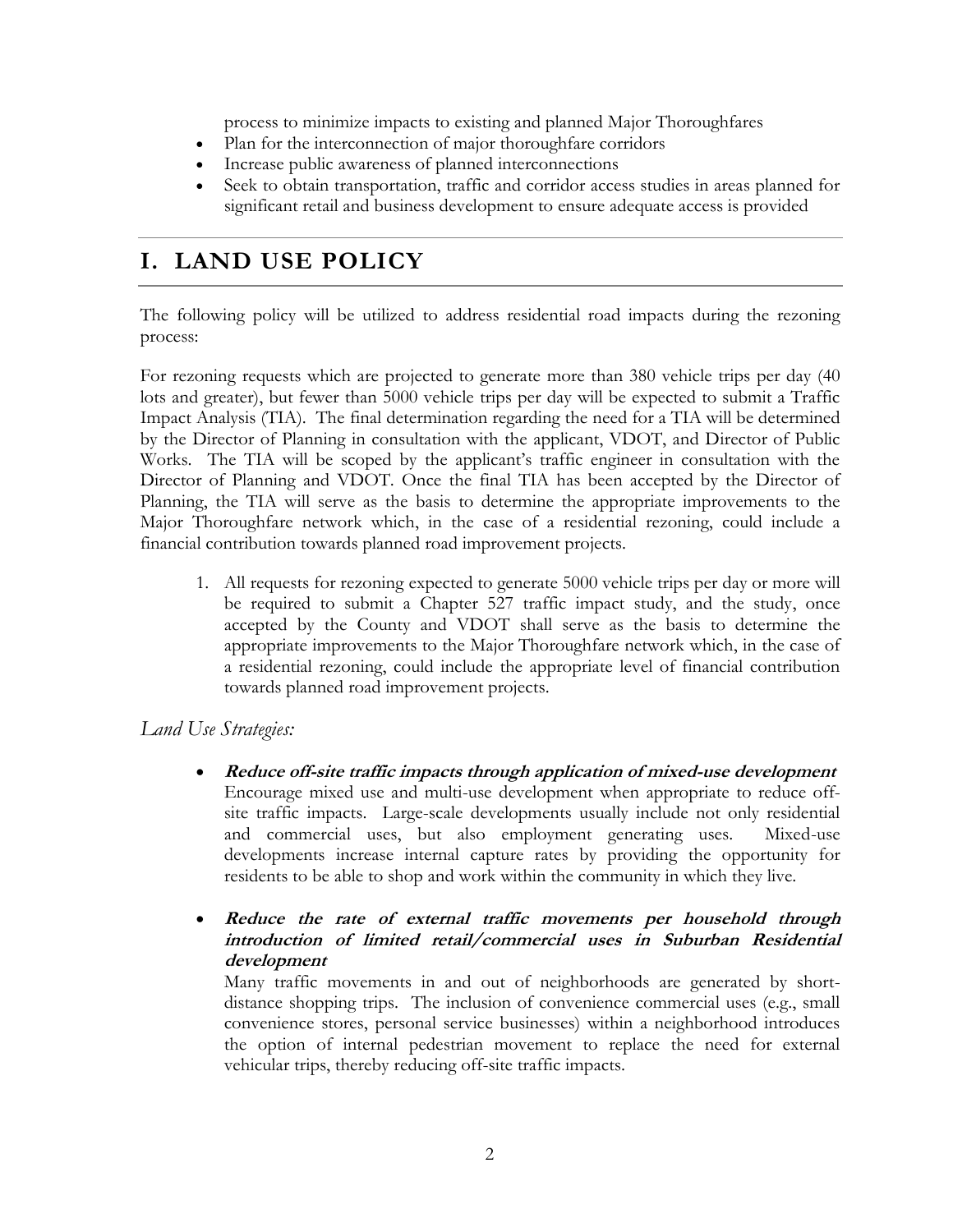- **Maintain the efficient functioning of travel ways through development and implementation of access management guidelines in partnership with VDOT** The reduction in efficiency on County roads due to the creation of new access points will be addressed through the application of access management principles. The County, in consultation with VDOT will implement access management to provide consistent expectations for applicants and coordinate land use impacts with design capacities for major thoroughfares.
- During the rezoning process, the County will consider proffers to improve traffic efficiency when the new development creates a need, or an identifiable portion of a need, for improvements to the Major Thoroughfare network. Proffers may include dedication of right-of-way, actual improvements to the Major Thoroughfare network to address expected traffic impacts, or monetary donations to off-set the cost of planned road project in the immediate vicinity of the rezoning request.
- **Address the impacts of County development in proximity to the Town of Ashland through coordination and sharing on road project activities.** The County will partner with the Town to advance funding and road projects to address impacts attributable to development in the County and on the Town's

#### **II. THOROUGHFARE PLAN POLICY**

internal road system.

The Major Thoroughfare Plan (MTP) for the County was initially adopted in 1972 and was last updated with the adoption of *The Comprehensive Plan for Hanover County, Virginia (2027).* The MTP establishes the ultimate road network necessary to support residential, commercial, institutional and industrial land uses as generally supported by the General Land Use Plan.

*Thoroughfare Plan Strategies:*

 **Protect ultimate rights-of-way shown on the Major Thoroughfare Plan from encroachment by development and obtain dedications of right-of-way for Major Thoroughfare Plan roads and interchanges**

The rezoning process provides an opportunity for the County and applicants to evaluate necessary road improvements, including the reservation and dedication of right-of-way to accommodate the ultimate functional classification of the thoroughfare system. Reservation of right-of-way is important to preserve future highway corridors. Right-of-way costs can represent 25% or more of the cost of a road improvement project. Advance acquisition/reservation of right-of-way will reduce overall project costs and allow projects to be completed sooner. In collaboration with VDOT, the County would consider the use of planning level studies to more specifically identify corridors and incorporate those studies in the Comprehensive Plan.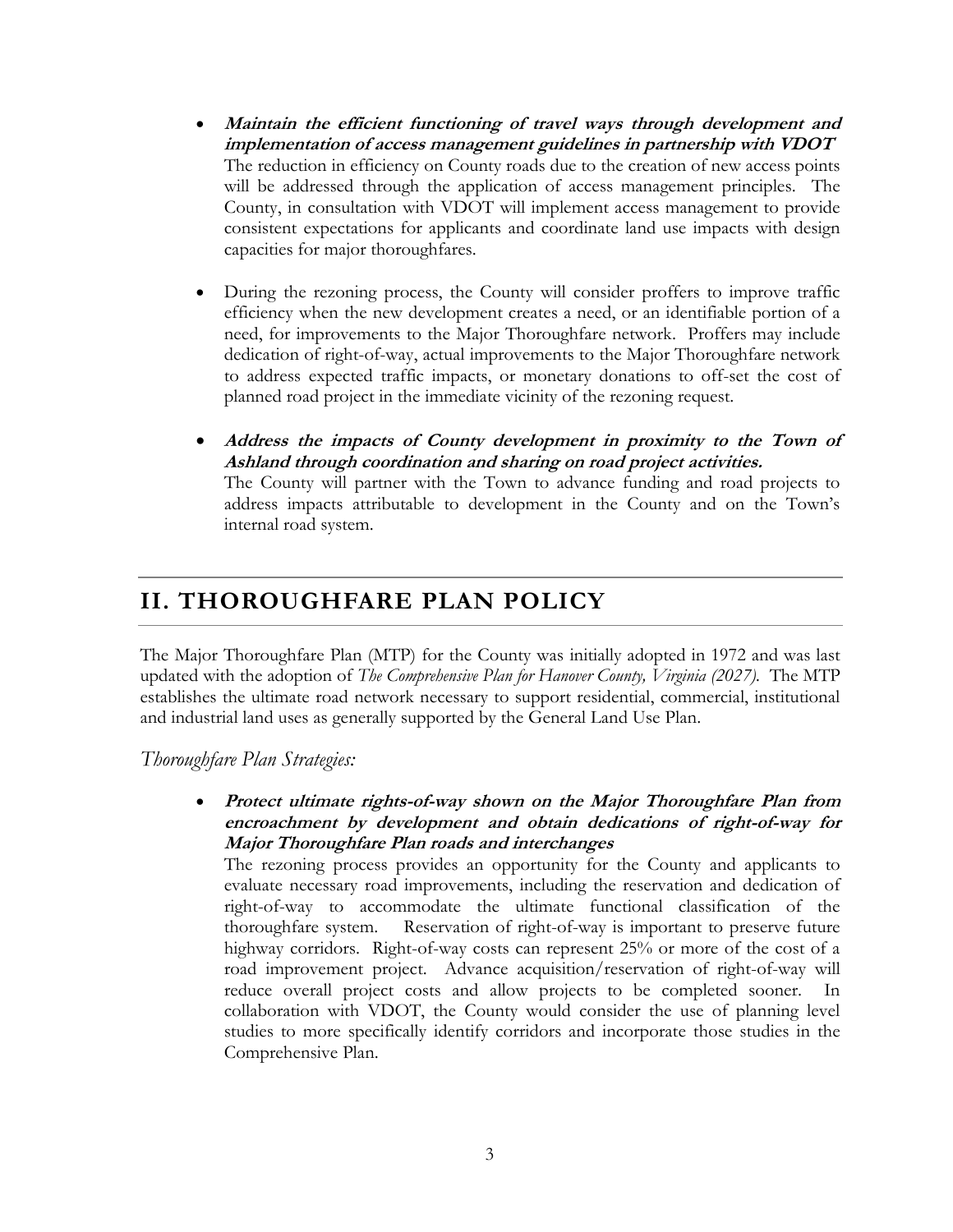- **Seek to obtain roadway improvements where development creates a need, or an identifiable portion of a need , for improvements and coordinate other sources of funding to implement projects that will minimize the adverse effect of new development on level of service along major thoroughfares** The County and applicants will evaluate necessary Major Thoroughfare Plan improvements through the zoning review process. When roadway improvements can be readily identified, particularly requests for commercial and industrial rezoning, construction of such improvements are generally preferred over cash contributions. The purpose for negotiated transportation improvements or cash contributions is to address anticipated transportation safety and capacity issues arising through the zoning process. Thus, it is more beneficial and expedient to have the impact addressed through an improvement rather than for the County to receive a cash proffer to be applied toward a future improvement. Cash proffer payments may be the best alternative where funding can be leveraged against other road matching funds and advance improvement to the overall network.
- **Propose interconnections during the zoning process between existing and planned developments to minimize impacts to a single corridor**

Interconnection between communities/commercial developments minimizes traffic impacts along identified thoroughfares. When communities or commercial developments are interconnected through internal roads and driveways, the need for traffic to enter a major thoroughfare is minimized, thus minimizing traffic impacts.

**Plan for the interconnection of major thoroughfare corridors**

When traffic can be dispersed along several corridors, the impact to a particular roadway or thoroughfare is minimized. Interconnection between major thoroughfare corridors minimizes dependence on any one particular route.

**Increase public awareness of planned interconnections**

The public is often unaware of planned interconnections. Signs shall be posted at the location of future connections to increase public awareness and expectation.

 **Seek to obtain transportation, traffic, and corridor access studies in areas planned for significant retail and business development to ensure adequate access is provided**

Studies are a necessary planning tool for the establishment of new corridors and for major improvements within existing corridors. Proper detailed studies allow more informed decisions regarding transportation needs, and funding.

## **III. CANDIDATE PROJECT LIST**

The Long Range Transportation Project List represents transportation needs over the build-out of the comprehensive plan. Projects appearing on the "Candidate Project" list are constrained by the financial resources expected to be available for design and construction. The need for the projects is driven by the near term 10-15 year traffic demand for capacity, operation, and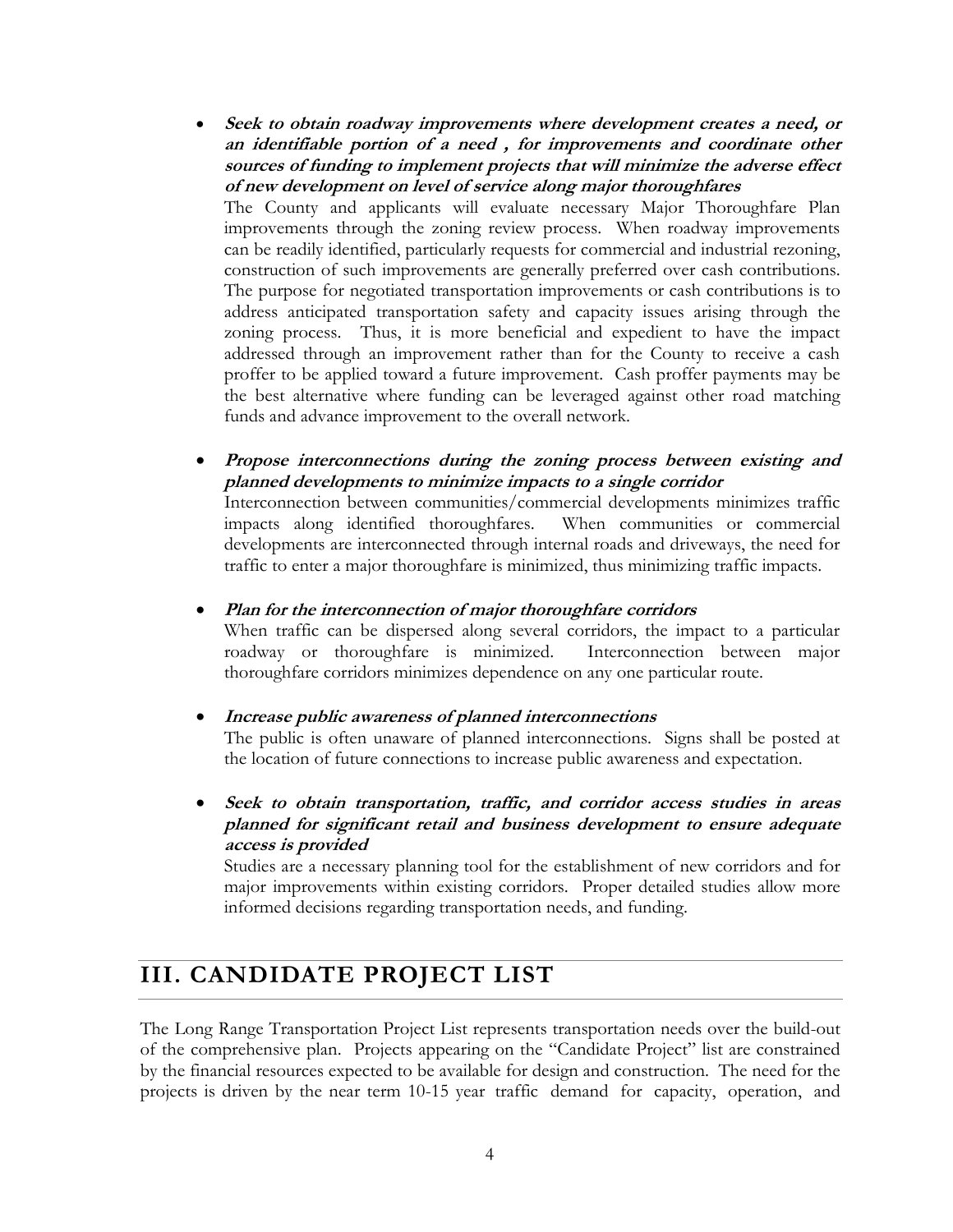safety. Funding from all sources will be utilized and prioritized to accomplish the identified needs.

The "Candidate Project" list will be updated annually with the assistance of the Roads Committee based on an assessment of the County road network and expected revenues from identified sources.

## **IV. PROJECT DEVELOPMENT METHODOLOGY**

#### **1.1 TRAFFIC GENERATION**

The connection between the *General Land Use Plan* and the *Major Thoroughfare Plan* makes it possible to predict future traffic demand based on expected land uses and land use densities. A number of assumptions drive the expected demand on the transportation network. Existing zoned properties and development plans improve the predictability of the estimates and are used to help set priorities for future road improvements. Evaluation of the transportation network is recognized as a fluid and changing process. Annual reevaluations will be conducted to adapt the project plans and scopes based on growth and changes in expected traffic demand. In general VDOTs roadway traffic count data will be used to establish base line traffic capacity status. The following assumptions will be used to predict threshold changes necessitating new projects.

- The residential traffic generation was calculated based on a rate of 9.5 trips per day per dwelling unit. This is based on data from the Institute of Transportation Engineers *Trip Generation Manual, 9th Edition.*
- The non-residential traffic generation was calculated based on the available non-residential acreage, times a floor to area ratio (FAR) of 0.20 and a rate of approximately 11.25 trips per 1,000 ft<sup>2</sup> . The 11.25 trips is a composite average from non-residential land uses contained in the Institute of Transportation Engineers *Trip Generation Manual, 9th Edition.* Additionally, each non-residential land use was designated a specific percentage of development within the land use plan. These percentages included business park  $(60\%)$ , industrial park  $(10\%)$ , research and development (10%), and office park (20%). This distribution of residential and non-residential land uses were agreed to during a particular zoning or in the update to the *General Land Use Plan* and thus used in determining current and future traffic generation.

#### **1.2 LEVEL-OF-SERVICE (LOS)**

LOS is a quality measure used to characterize the operational conditions within a traffic stream, such as speed and travel times, freedom to maneuver, traffic interruptions, and comfort and convenience. There are six LOS measures that range from A to F, with LOS A representing the best operating conditions and LOS F the worst. LOS C is typically the lower limit of acceptable operations. When a road segment falls to LOS D, maneuverability is restricted due to traffic congestion, travel speeds are reduced by the increased volume and only minor disruptions can be absorbed without extensive queues forming or the service deteriorating. The overall Long Range Transportation Project List is developed based on build out of the comprehensive plan and a LOS D assumption. The Candidate Project list is a subset of this broader Long Range Transportation Project List and is generally developed based on acceptable thresholds for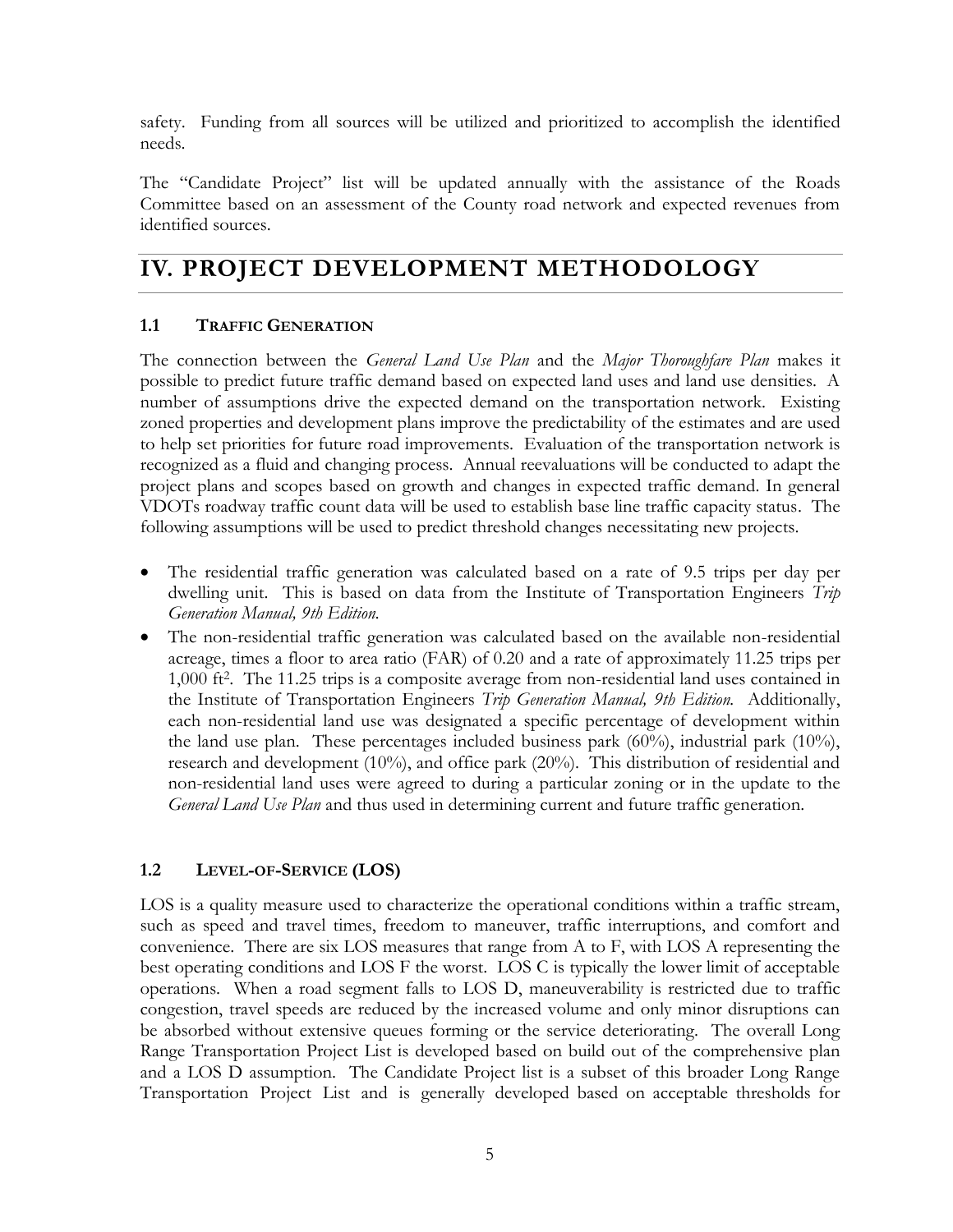capacity and safety. The Candidate Project list will be identified based on roadway type and vehicle trips per day recognizing level of service will likely fluctuate significantly based on time of day and other factors. The general threshold criteria assumptions are as follows:

- Two lane minor collector routes are assumed to have a capacity between 3,000 6,000 vpd, after which interim improvements for safety, turn lanes and intersection improvements are warranted. Accidents history will be a factor in prioritization.
- Two lane major and minor arterials and major collector routes are assumed to have a capacity between 3,000 – 6,000 vpd, after which interim improvements for safety, turn lanes and intersection improvements are warranted. Accidents history will be a factor in prioritization.
- Two lane major and minor arterials and major collector routes are assumed to have a capacity between 14,000 – 16,000 vpd trigger capacity, after which the road or road segment should be upgraded to 4 lanes.
- Unusual alignment, accident history and other limiting conditions may be the basis for project inclusion or acceleration when compared to similar segment types.
- Four lane and higher capacity roadway segments will be evaluated based on existing and future traffic projections in association with proposed developments.
- Individual development may require individual traffic studies to fully evaluate impacts to the transportation network.

#### **1.3 TRAFFIC IMPACT CONTRIBUTION**

The impacts from existing zoned and base traffic will be a first tier consideration to determine road improvement thresholds. Base traffic is assumed to be represented by VDOT daily traffic volume estimates for affected roadway segments at the time of project consideration for the candidate project list.

The County has identified a broad relationship between planned development (rezoning cases) and candidate projects. This relationship is based on proximity to candidate road projects and relationship to parallel or intersecting major thoroughfares. During the course of review of a particular zoning request, overall corridor alignment and expected travel patterns and the relationship between the proposed development, traffic displacement, and accumulation of regional traffic patterns will be the final determining factors to identify necessary improvements and /or contributions toward the Major Thoroughfare network.

Pass-through traffic is defined as either traffic that utilizes the County's road network but does not have a trip start or stop point in the County or traffic that begins and ends outside of the County. Pass-through traffic will be assumed to be captured by the VDOT daily traffic volume estimates.

Base and Pass-through traffic will be considered when negotiating transportation improvements or contributions during the rezoning process. These responsibilities will be represented as percentages in determining the allocation of total project cost.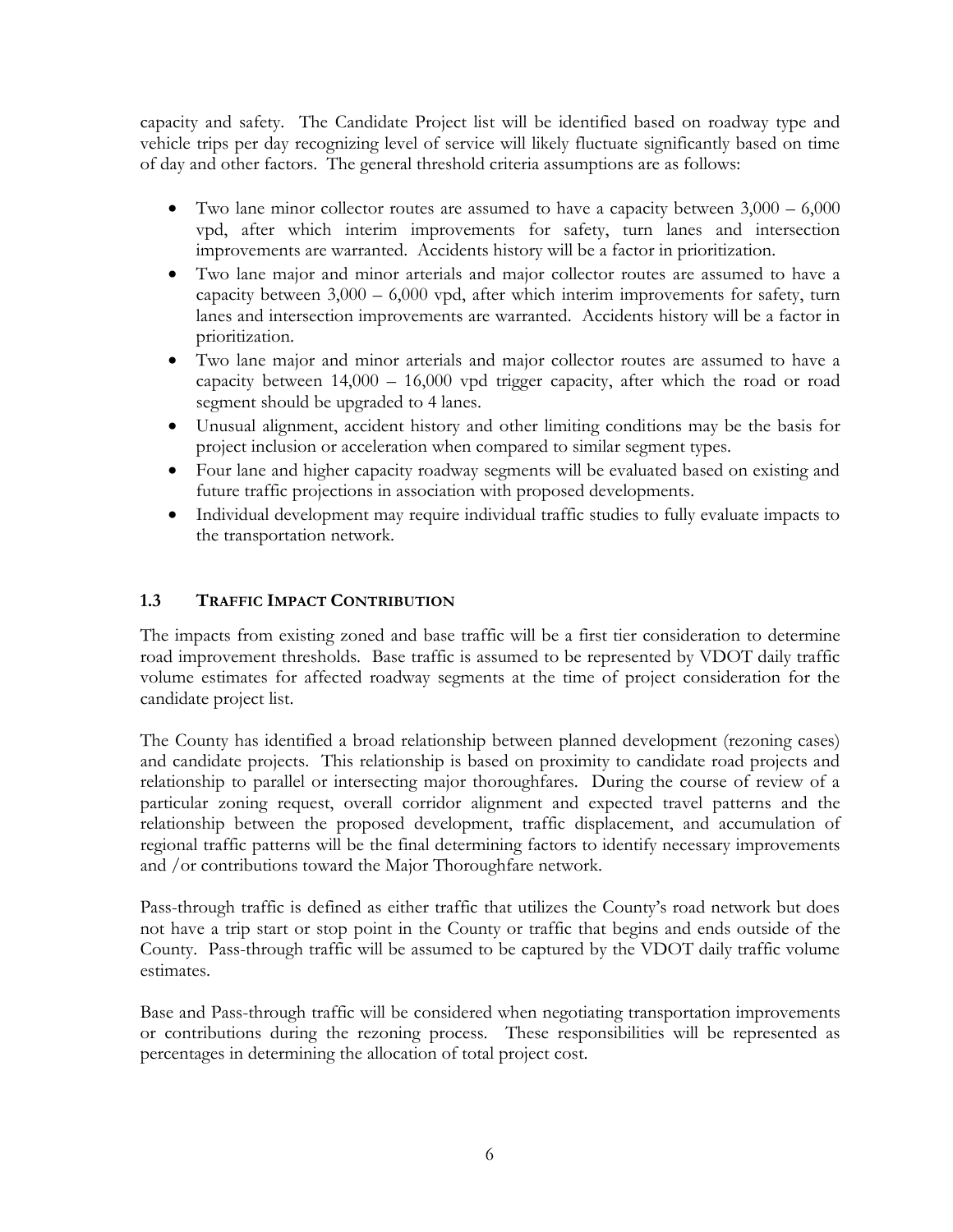#### **1.4 PLANNING LEVEL COST ESTIMATES**

Project costs for candidate projects are estimated based on VDOT's Statewide Planning Level Cost Estimate unit values, project specific take-offs, and bid experience from similar projects. Experience suggests that overall project costs grow as uncertainty factors not apparent during planning level estimating emerge. Recent bid histories for the construction phase cost suggest lower than expected bids. Right of way and engineering cost are rising. Overall, cost estimates will be updated at least annually as new information is available; however, there are uncertainties in the cost estimates which vary with the individual project scopes.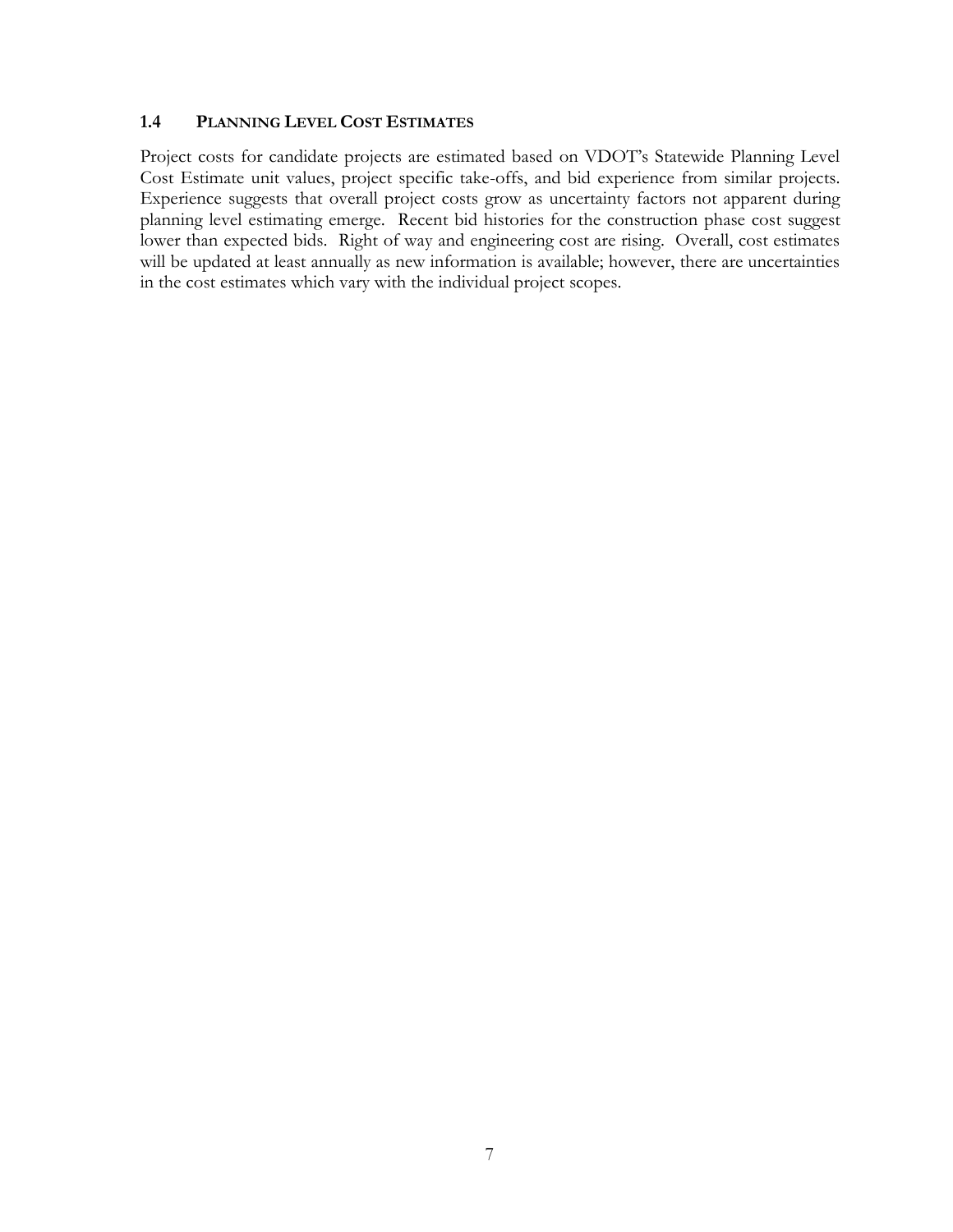## **X. APPENDICES**

- **A. Candidate Project List**
- B. **Candidate Project List Map w/ Existing Zonings 2 mile Radius**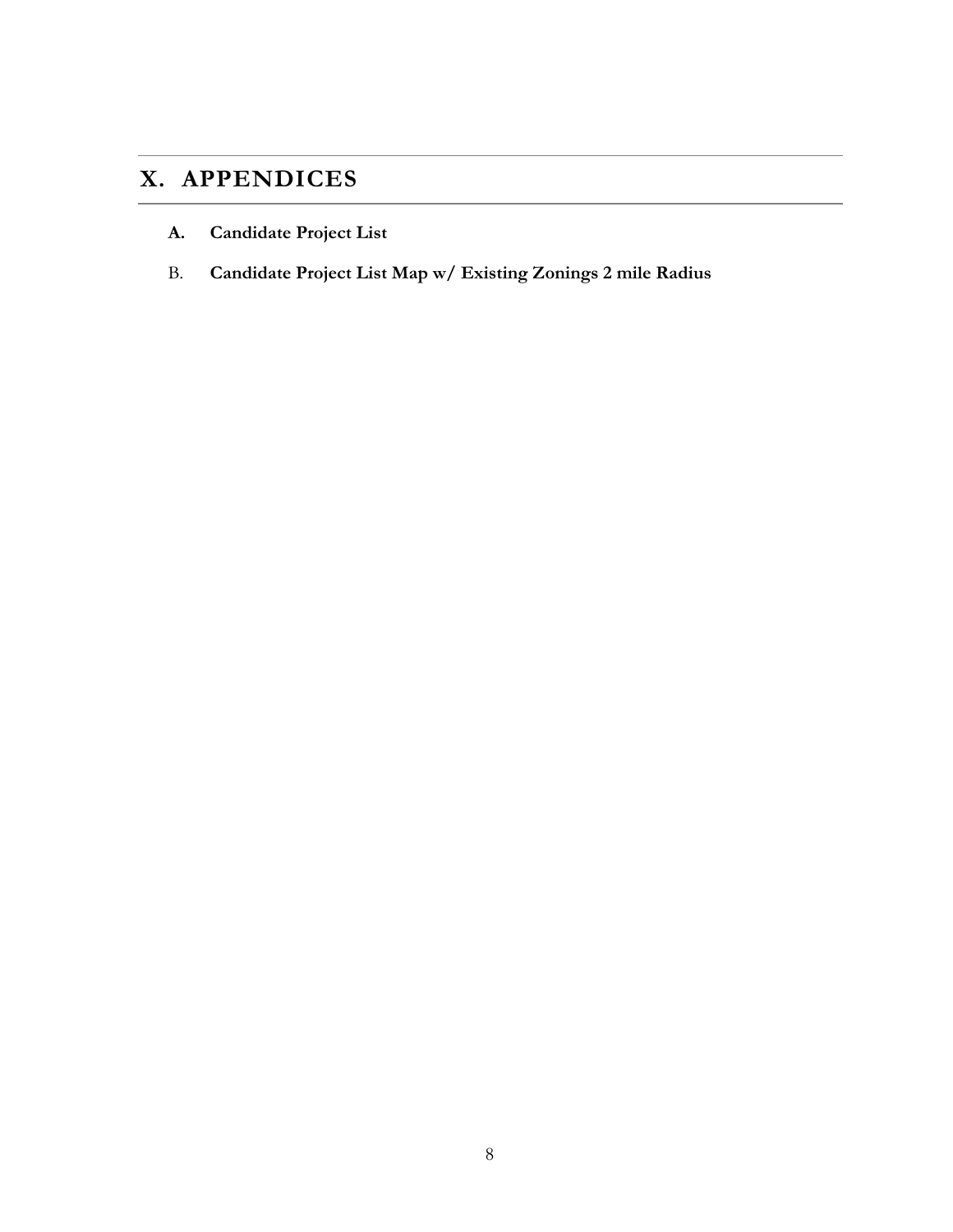## **Appendix A.**

## *FY 13 Candidate Project Lists:*

| Project                                   | Category                                      | <b>Description</b>                                                                                                                                                                                                                                              | <b>Est. Cost</b> |
|-------------------------------------------|-----------------------------------------------|-----------------------------------------------------------------------------------------------------------------------------------------------------------------------------------------------------------------------------------------------------------------|------------------|
| Atlee Station Rd Widening                 | Capacity                                      | Widen from 2 to 4 lanes between Warren Ave. and<br>Kings Acre Rd                                                                                                                                                                                                | \$20,000,000     |
| Cool Spring Rd Safety Improvement         | Safety                                        | Improve the horizontal alignment and add<br>shoulders between Blakeridge Ave. and Hughesland<br>Dr.                                                                                                                                                             | \$2,500,000      |
| Rt. 54 / Goddins Hill Rd Left Turn Lane   | Operational<br>Efficiency/Safety              | Add a left turn lane on Rt. 54                                                                                                                                                                                                                                  | \$1,600,000      |
| Rt. 54 Woodside                           | Operational<br>Efficiency/Safety              | Add a left & right turn lanes on Rt 54, right turn<br>lane on Woodside                                                                                                                                                                                          | \$1,600,000      |
| E. Patrick Henry Rd Widening              | Capacity                                      | Widen from 2 to 4 lanes between Ashland ECL and<br><b>Frances Rd</b>                                                                                                                                                                                            | \$4,500,000      |
| I-95-Ashland Interchange                  | Capacity/Operational<br>Efficiency/Econ. Dev. | Add left turn lane from WB Rt. 54 to SB I-95; extend<br>Hill Carter Pkwy to the north as part of a new SBI-<br>95 exit ramp; extend I-95 NB off-ramp acceleration<br>lane; reconfigure interchange to a "diverging<br>diamond" or alternate interim improvement | \$10-\$15M       |
| Pole Green Rd Widening                    | Capacity                                      | Widen from 2 to 4 lanes between Bell Creek Rd and<br><b>Rural Point Rd</b>                                                                                                                                                                                      | \$11,000,000     |
| 33 / Ashland Intersection                 | Operational<br>Efficiency/Safety              | Widening / Turn lanes, deficit                                                                                                                                                                                                                                  | \$300,000        |
| Sliding Hill Rd Widening                  | Capacity/Econ. Dev.                           | Widen from 2 to 4 lanes between Atlee Station Rd<br>and New Ashcake Rd                                                                                                                                                                                          | \$10,000,000     |
| Studley Rd / Rural Point Rd<br>Roundabout | Operational<br>Efficiency/Safety              | Install a roundabout to eliminate the skewed<br>intersection                                                                                                                                                                                                    | \$900,000        |
| Creighton / Cold Harbor Intersection      | Operational<br>Efficiency / Safety            | Widening / Turn lanes, deficit                                                                                                                                                                                                                                  | \$500,000        |
| <b>Elletts Crossing Rd Realignment</b>    | Econ. Dev.                                    | Realign Elletts Crossing Rd to eliminate skewed<br>intersection                                                                                                                                                                                                 | \$1,275,000      |